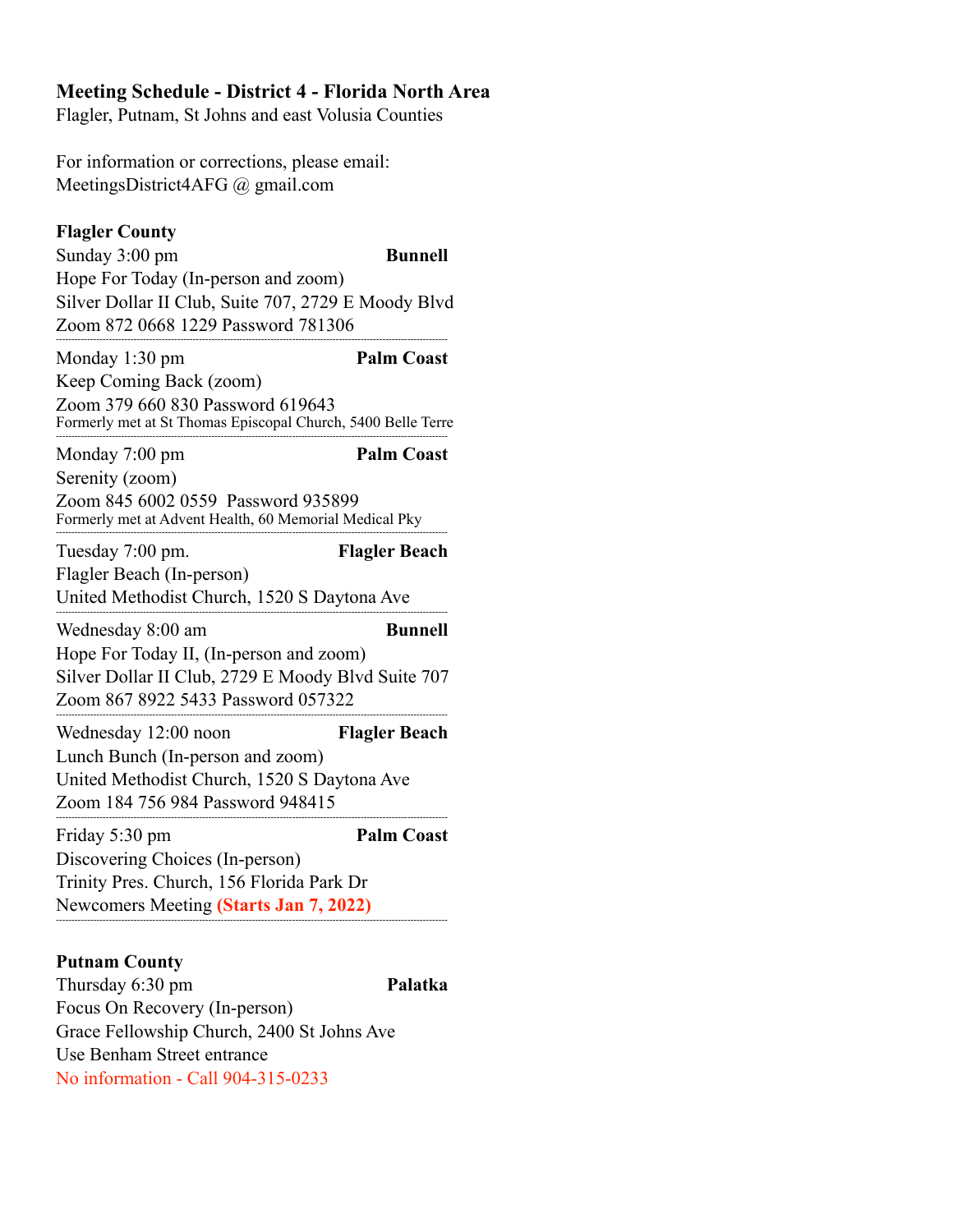## **St Johns County**

Sunday 7:00 pm **St Augustine** Sunset Solace (in-person) New Meeting Location Center For Spiritual Living, 1795 Old Moultrie Rd ------------------------------------------------------------------------------------------------------------------------------ Tuesday 10:00 am **St Augustine** Tuesday Morning, (zoom) Zoom 908 138 285 Password 749618 Formerly met at Memorial Presbyterian Church, 36 Sevilla St ------------------------------------------------------------------------------------------------------------------------------ Wednesday 7:00 pm **St Augustine** River (in-person and zoom) effective 5-11-22 (ASL interpreters available at most mtgs) Zoom 880 6387 9509 Password 8437 Unitarian Universalist Fellowship 2487 A1A South (at Florida Ave. Anastasia Island) Masks are required in some areas of the church. ------------------------------------------------------------------------------------------------------------------------------ Thursday 1:00 pm **St Augustine** Stepping Out Into Recovery (zoom) Zoom 839 034 113 Password 856797 Formerly met at St Anastasia Catholic Church, 5205 A1A South ------------------------------------------------------------------------------------------------------------------------------ Thursday 5:30 pm **St Augustine** Choices (zoom) Zoom 358 721 810 Password 127557 Formerly met at Silkworth Club, 510 Outlet Mall Blvd #1125 ------------------------------------------------------------------------------------------------------------------------------ Friday 7:00 pm **St Augustine** Let It Begin With Me (zoom) Zoom 831 1850 7645 Password 831 191 Formerly met at Trinity Episcopal Church 215 St George Street ------------------------------------------------------------------------------------------------------------------------------ Saturday 9:30 am **St Augustine** Parents and Loved Ones (In-person) Memorial Presbyterian Church, 36 Sevilla St Masks optional Separate zoom meeting same day and time Zoom 935 081 790 Password 854 430 ------------------------------------------------------------------------------------------------------------------------------ **Volusia County (east)** 

Sunday 6:00 pm **Ormond Beach** Progress Not Perfection **Not Meeting After March 6** Church of the Holy Child, 1225 W Granada Blvd

------------------------------------------------------------------------------------------------------------------------------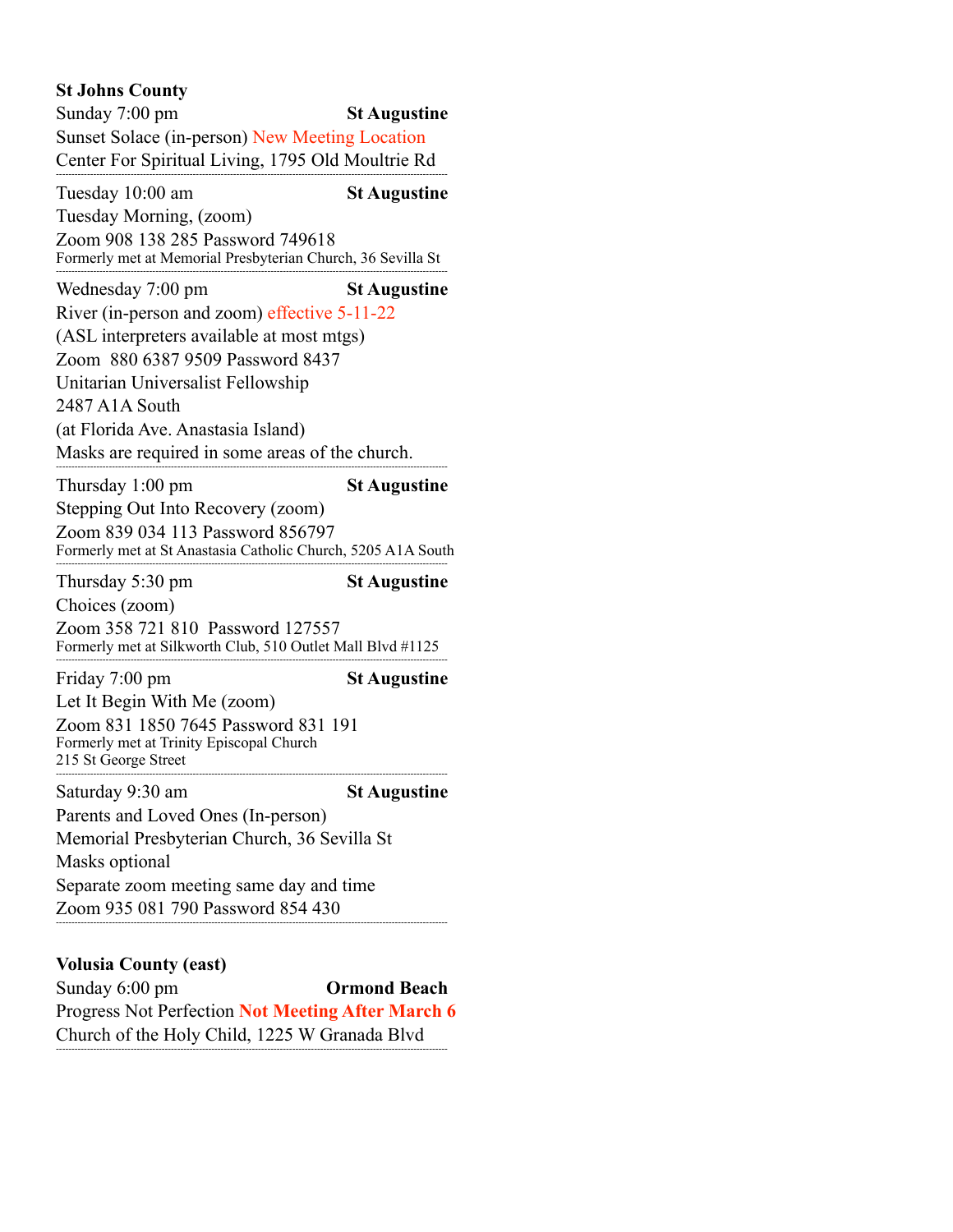Monday 10:30 am **New Smyrna Beach** Monday Morning (In-person and call) First Presbyterian Church, 509 Magnolia St Park on Anderson St. Walk straight through breezeway and enter building. Al-Anon sign on classroom door. Conference call (971)292 4428 PIN 47409# ------------------------------------------------------------------------------------------------------------------------------

Monday 12:00 noon **Daytona Beach** Serenity (In-person) Central Baptist Church, 142 Fairview Ave ------------------------------------------------------------------------------------------------------------------------------

Monday 6:00 pm **Holly Hill** Twelfth Tradition (In-person) Church of Christ, 1725 Ridgewood Ave (US 1) ------------------------------------------------------------------------------------------------------------------------------

Monday 6:30 pm **Port Orange** 5th Tradition (In-person) Church of the Epiphany Parish House 3, 316 Fleming Ave Speaker meeting on fifth Monday ------------------------------------------------------------------------------------------------------------------------------

Tuesday 6:00 pm **Ormond Beach** New Foundation (In-person and call) Prince of Peace Catholic Church, 600 S Nova Rd Call for zoom info 904-315-0233 Phone is turned off 10 minutes into meeting if no one has called in.

**Location change 3-22-22**  ------------------------------------------------------------------------------------------------------------------------------

Tuesday 7:00 pm **New Smyrna Beach** New Beginnings (In-person and zoom) Zoom 309 101 9426 Password 321689 United Church of Christ, 203 Washington St Meets next to double door used by AA. **New meeting location 2-1-22** 

 ------------------------------------------------------------------------------------------------------------------------------ Thursday 12:00 noon **Daytona Beach Shores** Gentle Journey Westminster By The Sea 3221 S Peninsula Dr, Room 12A ------------------------------------------------------------------------------------------------------------------------------ Thursday 12:00 noon **Holly Hill** New Beginnings (In-person) Church of Christ, 1725 Ridgewood Ave (US 1) ------------------------------------------------------------------------------------------------------------------------------ Thursday 6:00 pm **Ormond Beach** Oceanside (In-person) Grace Lutheran Church, 338 Oceanshore Blvd (A1A) Alateen meets at same time.

------------------------------------------------------------------------------------------------------------------------------